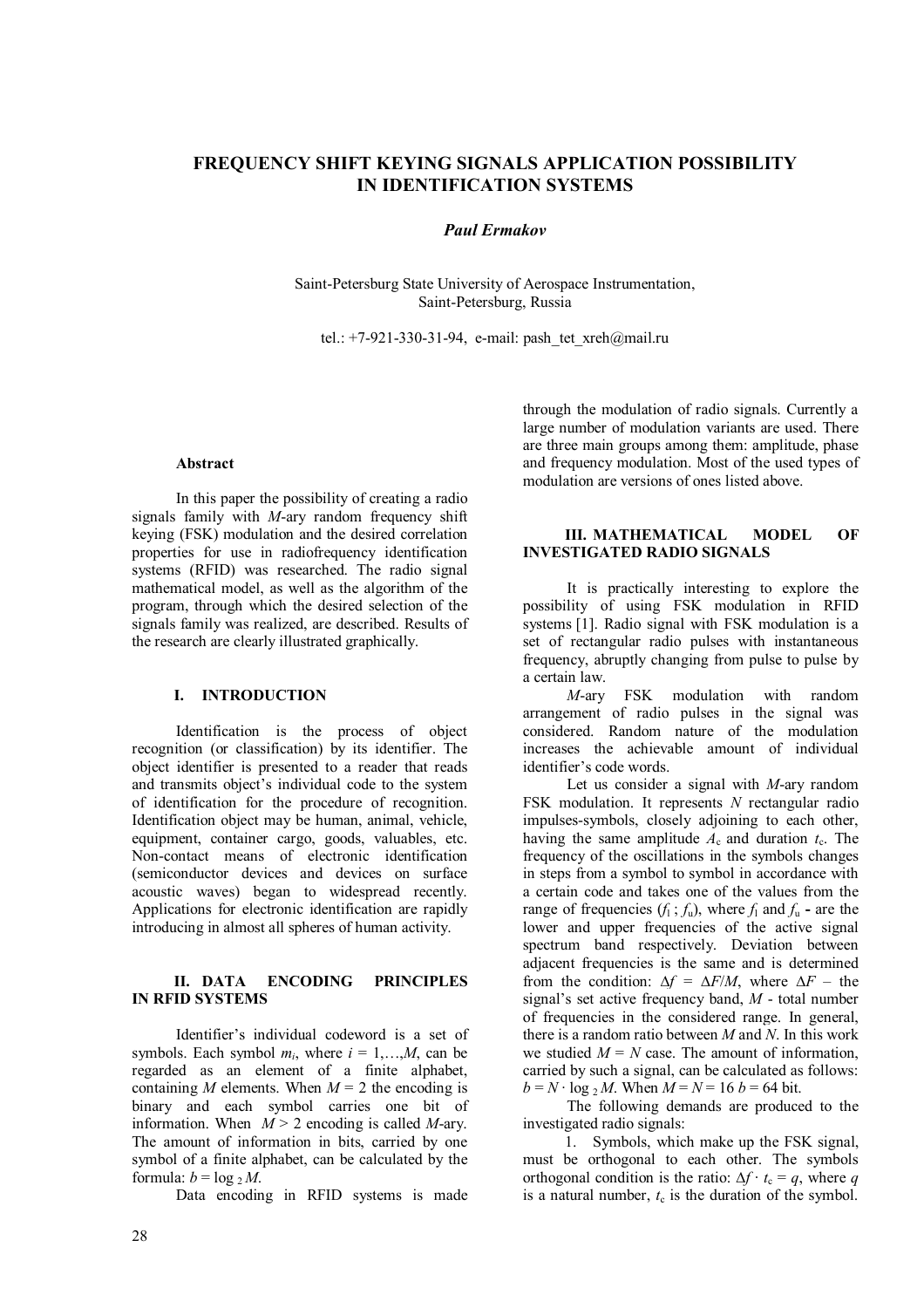This parity is valid for random initial phase of oscillations within the symbol. The minimum symbol duration for a given ∆*f* is achieved with *q* = 1. In this case the orthogonality condition takes the form: ∆*f* ∙  $t_c = 1$ . [2]

2. Frequency manipulated codeword should be a random set of *M* integers. These numbers define the location of symbols in the signal. In this work we consider the equiprobable statistical law of symbols arrangement.

Taking requirements into account, complex envelope of the FSK signal can be represented as:

$$
S_k(t) = \sum_{i=1}^{N} \left\{ A(t - (i-1) \cdot t_c) \times \times \exp\left[ j \cdot 2 \cdot \pi \cdot \Delta f \cdot \left( b_i - \frac{M+1}{2} \right) \cdot t \right] \right\}
$$
 (1)

Here  $k$  is the serial number of the signal,  $i$ the serial number of a symbol,  $b_i$  – a random value of the frequency manipulation codeword,

$$
A(t) = \begin{bmatrix} A_c, 0 \le t \le t_c \\ 0, t > t_c \end{bmatrix}
$$

Figure 1 shows the timing diagram of 6 symbols FSK signal.



Fig. 1. FSK modulated signal

In the case under consideration as a radio signal carrier frequency we will consider the central frequency of FSK signal spectrum. The active frequency band of the complex envelope spectrum will occupy the band [-∆*F*/2; ∆*F*/2].

#### **IV. ALGORITHM OF THE DESIRED RADIO SIGNALS FAMILY SELECTION**

In making decisions about ownership of the received signal for the classified object, the principle of matched filtering is used. If the received signal matches with the filter, the signal at the output reaches a maximum value (autocorrelation function (ACF) of received signal). If the received signal does not match with the filter, its value at the output is much smaller than ACF. Thus, by comparing the output signal with a given threshold, we can identify an object from a group of objects.

In this work it was studied the possibility of *M*-ary random FSK modulation applying to create a family of radio signals, within which crosscorrelation function (CCF) of any pair of signals would not exceed a set level.

From signal theory we know, that the signal's ACF is defined by the expression:

$$
B_{s}(\tau) = \int_{-\infty}^{\infty} s(t)s(t-\tau)dt, \qquad (2)
$$

and a CCF is defined by the expression: [3]

$$
B_{12}(\tau) = \int_{-\infty}^{\infty} s_1(t) s_2(t-\tau) dt
$$
 (3)

The signals family is the set of FSK signals, satisfying the above requirements, as well as having a specified level of the CCF.

Searching of the desired FSK signals family was made by the method of mathematical modeling in the package MATLAB. Operator *randperm*, that implements a random set of numbers with equiprobable statistical law of their values, used to generate frequency manipulation codes. These numbers describe the order of symbols arrangement in the signal. Samples of these numbers, generated by the operator *randperm*, can be correlated, so we need to make their correlation assessment. When  $M = N = 16$ , the number of possible code sequences equal to the number of 16 symbols permutations (without repetitions of numbers in the sequence). This number is equal 16!, i.e. more  $2 \times 10^{13}$ . Direct CCF calculation of all signals that can be implemented on the basis of these codes would require unacceptably long time. The algorithm was divided into two phases. At the first phase primary correlation assessment of frequency manipulation codes and selection of appropriate candidates to the array were carried out. A selection criterion was the maximum number of symbols matches in a random selected pair of signals. As matching of symbols we will name the fact of identical symbols, finding on the same position in signals. If the number of symbols matches exceeds a set level, the selected sequence was discarded. If not exceeded, the sequence enrolled in the family candidates. In the second stage cross-correlation functions of all family candidates are calculated by the *xcorr* operator. Normalization of the selected signals CCF level to the ACF level was performed, and they were compared with a specified threshold.

The maximum value of all signals ACF in the case  $M = N$  is the same, because this maximum is determined by the signal energy, which does not vary from the symbols permutation.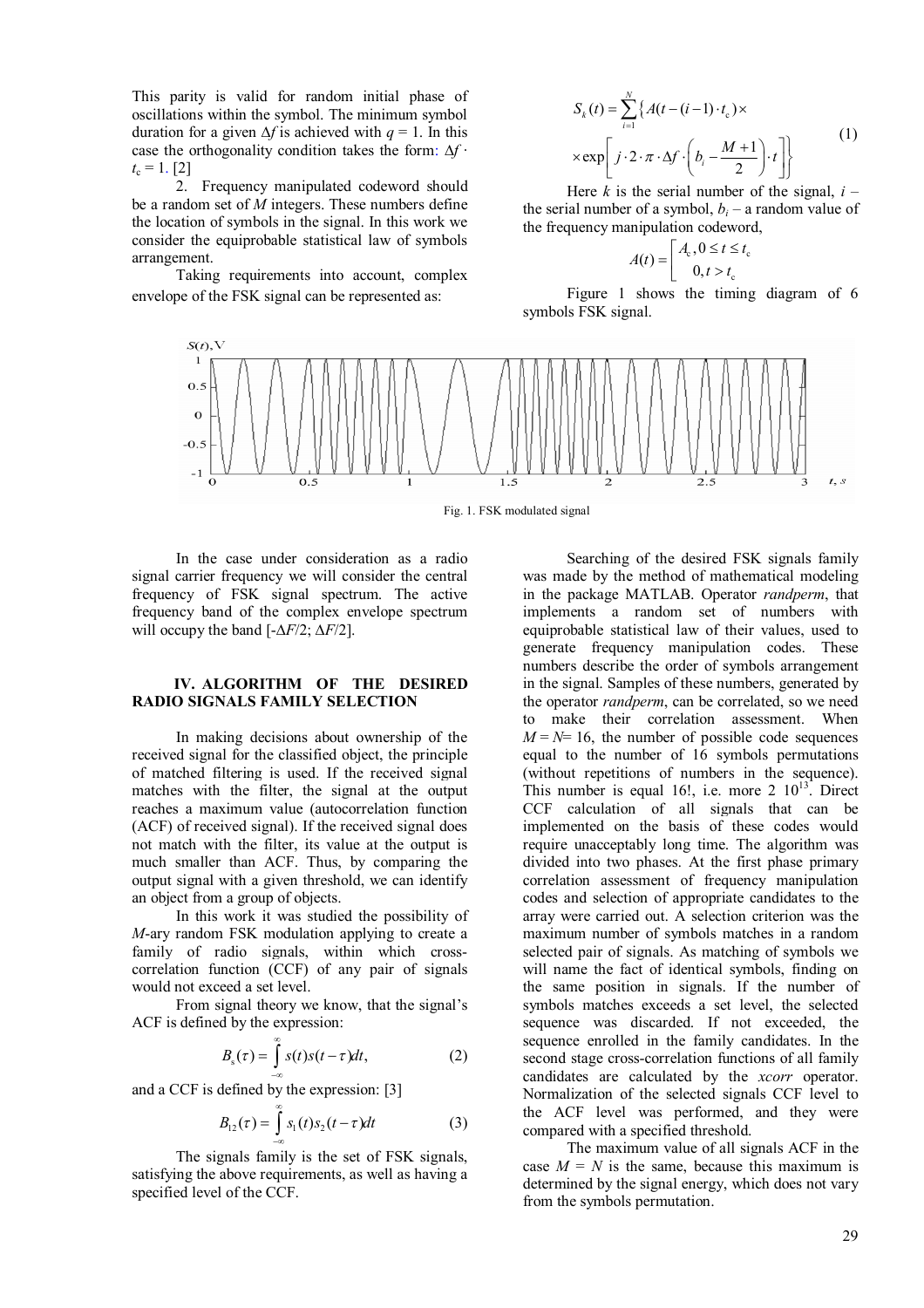### **V. RESEARCH RESULTS**

In this work studies were carried out in the  $M = N = 16$  case at an active bandwidth of the signal ∆*F* = 50 MHz; the number of references to the operator *randperm* -  $10^8$ ; the maximum number of symbol matches by the first criterion - 4; the set maximum level of normalized CCF – 0.3. At such statement of the task it was possible to create the group of 237 signals. The calculations results are presented in the form of array, recorded in computer memory and containing the family of the selected signals; ACF and CCF graphs of several signals, as well as the correlation matrix. Correlation matrix is a three-dimensional histogram, in which the serial numbers of family members laid on the *x* and *y* axes, and at the intersection of family numbers the signals relative CCF level (for  $x \neq y$ ) or the ACF level (for  $x = y$ ) laid on the *z* axis. In this paper the results of calculations are presented for the  $M = N = 12$  case at

an active bandwidth of the signal ∆*F* = 50 MHz; the number of references to the operator *randperm*  $-10^4$ ; the maximum number of symbol matches by the first criterion - 4; the set maximum level of normalized  $CCF - 0.3$ . In this case it was possible to create the group of 43 signals. Figure 2, as an example, shows graphs of the normalized CCF envelopes of two pairs of signals, randomly selected from the resulting family. The graph shows, that the relative level of the CCF actually does not exceed a set level 0.3. Figure 3 shows graphs of the normalized ACF envelopes of two signals, randomly selected from the group. It is evident, that the relative magnitude of the maximal ACF level is numerically equal to unity.Figure 4 shows the correlation matrix. The graph shows, that family signals ACF lies on the  $x = y$  line; the family signals CCF are in the field  $x \neq y$ , and their relative level is less than 0.3.



Fig. 3. Normalized ACF envelopes of two random signals

 $\overline{\epsilon}$ 

4

 $\tau$ ,  $\mu$ s

 $\overline{-5}$ 

 $\overline{\mathcal{A}}$